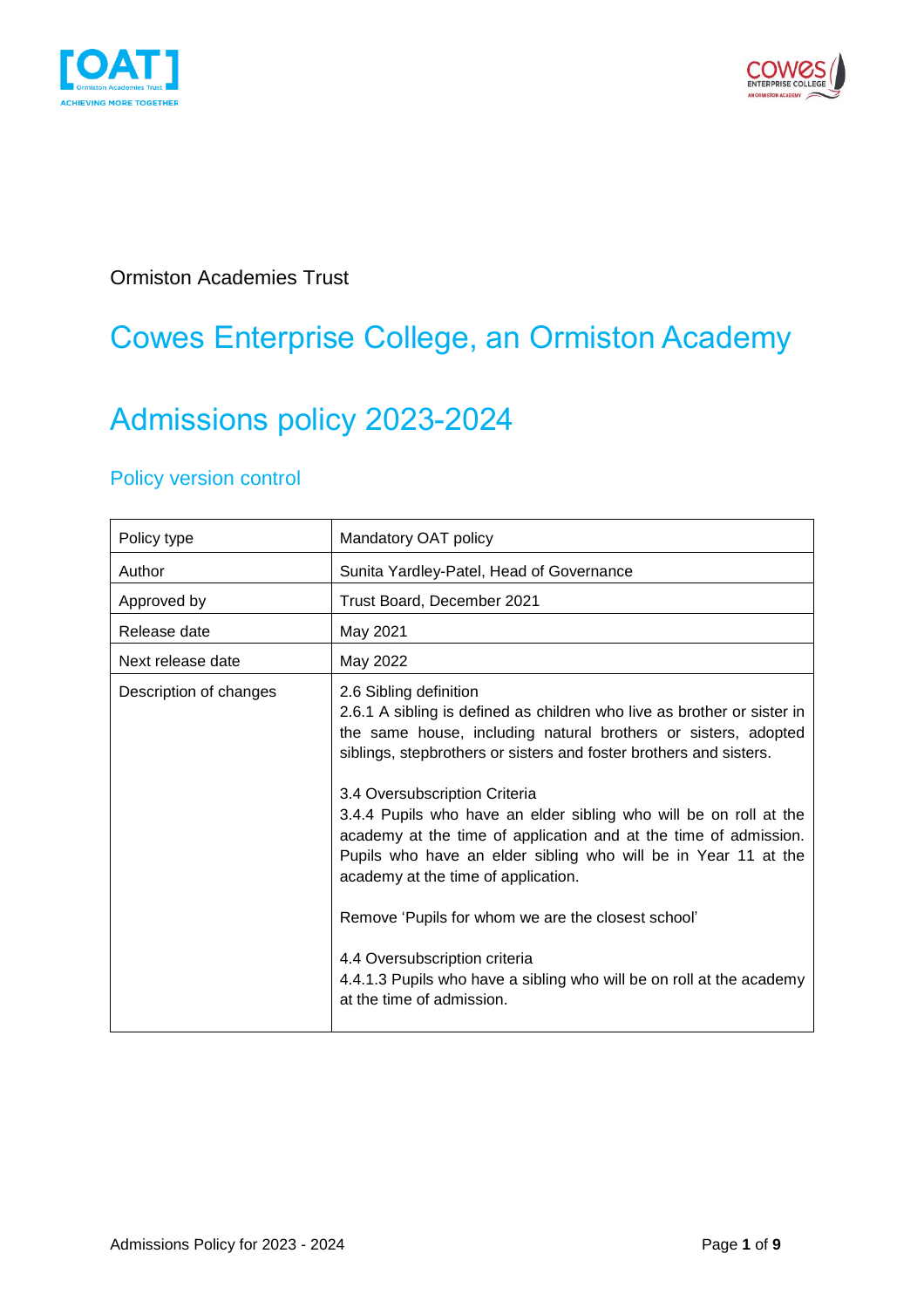



## **Contents**

| 1.1.  |  |
|-------|--|
| 1.2.  |  |
|       |  |
| 2.3.  |  |
| 2.4.  |  |
| 2.5.  |  |
| 2.6.  |  |
| 2.7.  |  |
| 2.8.  |  |
| 2.9.  |  |
| 2.10. |  |
| 2.11. |  |
| 2.12. |  |
| 2.13. |  |
|       |  |
| 3.1.  |  |
| 3.2.  |  |
|       |  |
| 3.3.  |  |
| 3.4.  |  |
| 3.5.  |  |
| 3.6.  |  |
|       |  |
| 4.1.  |  |
| 4.2.  |  |
| 4.3.  |  |
| 4.4.  |  |
| 4.5.  |  |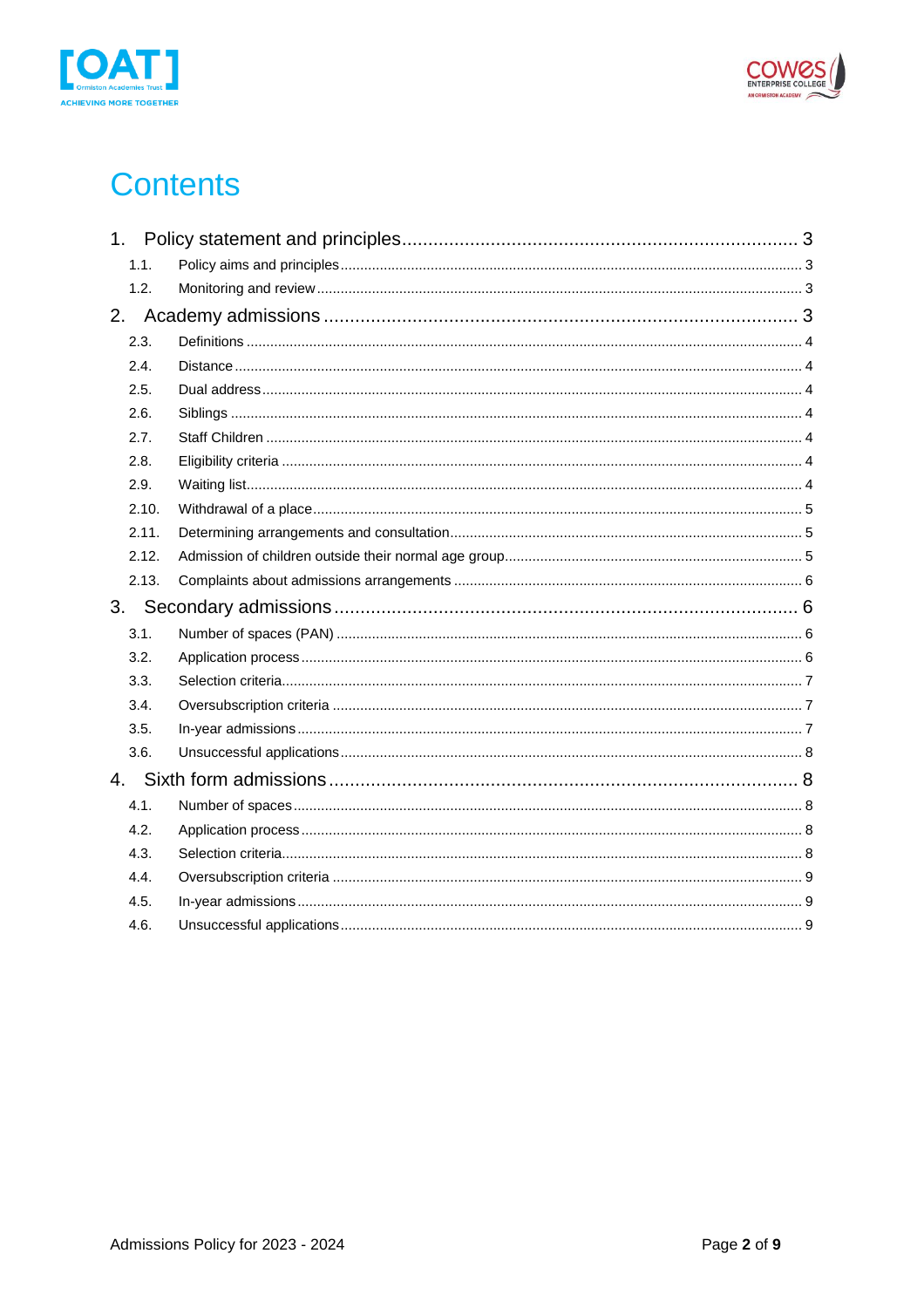



# <span id="page-2-0"></span>1.Policy statement and principles

### <span id="page-2-1"></span>1.1. Policy aims and principles

- 1.1.1. This policy is designed to ensure there is an open and fair admissions procedure for all applicants and to help guide parents and their children through the application process. The academy's admissions arrangements will not disadvantage unfairly, either directly or indirectly, a child from a particular social or racial group, or a child with a disability or special educational needs, and that other academy policies do not discourage parents from applying for a place for their child.
- 1.1.2. This policy details the academies arrangements for admissions and will apply to all admissions from September 2023 to July 2024. This includes in-year admissions within this period.
- 1.1.3. Parents are encouraged to visit the academy with their child if they are planning to apply for a place. We have a number of open days during the year, these will be publicised through the local press, on the Academy website and in the local authority guide to choosing secondary schools. We also welcome parents and prospective students coming to tour the Academy during a normal working day, and this can be arranged by telephoning the admin team on 01983 203103.
- 1.1.4. The Academy Trust will consult on the admissions arrangements at least once every seven years or if there are proposed changes to the admission arrangements which require consultation.
- 1.1.5. This policy is consistent with all other policies adopted by OAT / the academy and is written in line with current legislation and guidance.

#### <span id="page-2-2"></span>1.2. Monitoring and review

- 1.2.1. This policy will be reviewed annually or in the following circumstances:
- **Changes in legislation and / or government guidance**
- As a result of any other significant change or event
- As the result of a decision of an Adjudicator
- **.** In the event that the policy is determined not to be effective
- 1.2.2. If there are urgent concerns these should be raised to the Principal in the first instance for them to determine whether a review of the policy is required in advance of the review date.

## <span id="page-2-3"></span>2. Academy admissions

- 2.1. The academy admits students between the ages of 11 and 19. The main intakes are:
- Secondary at age 11 (Year 7)
- **•** Sixth form  $-$  at age 16 (year 12)
- 2.2. We encourage entry at the academy's main intake time so as to aid academic progression without interruption, however, applications are welcome for entry in any year.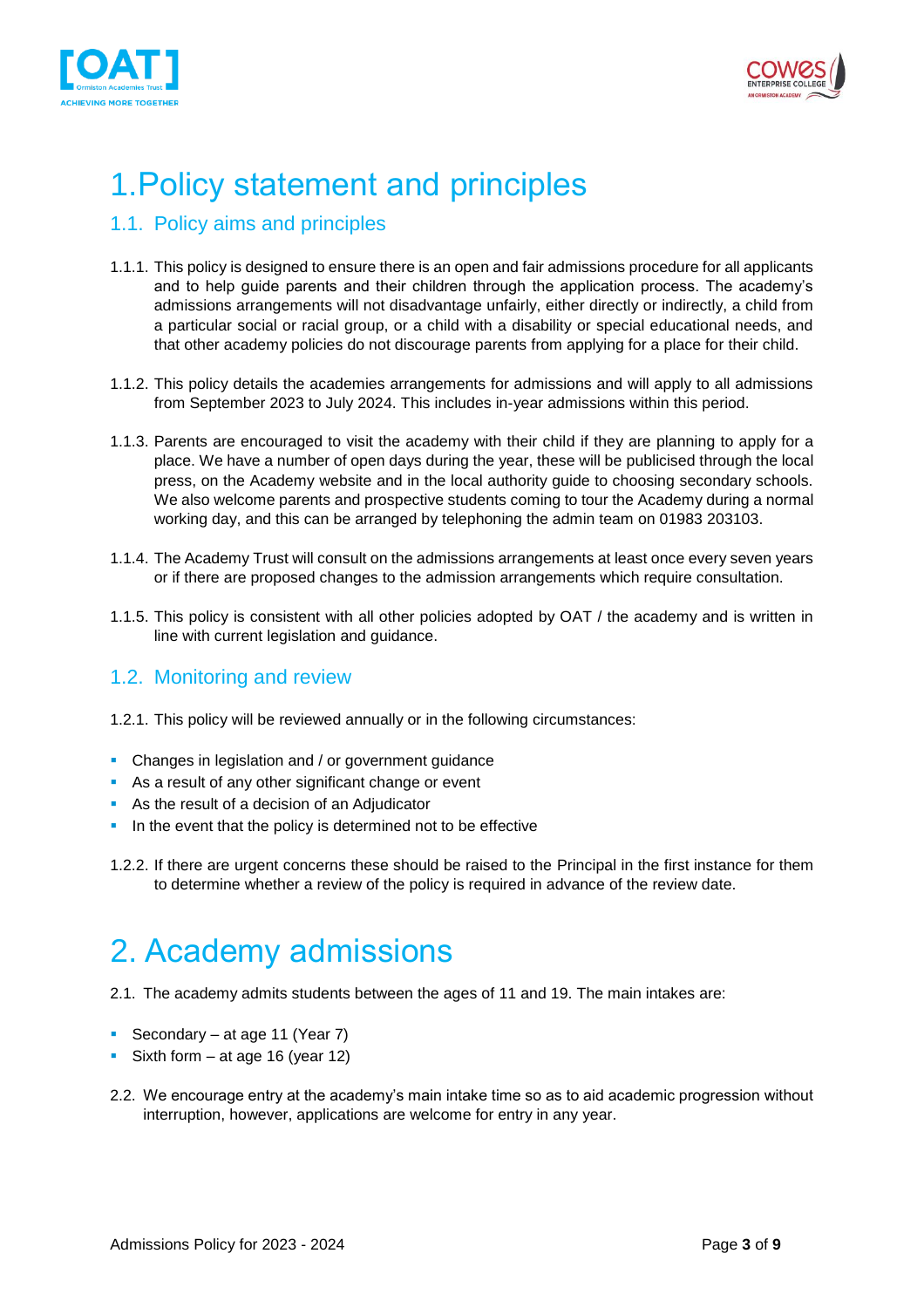



### <span id="page-3-0"></span>2.3. Definitions

2.3.1. The academy uses the following definitions when applying this policy:

#### <span id="page-3-1"></span>2.4. Distance

2.4.1. Distance is measured using the council's Geographic Information System (GIS) from the seed point located at the child's home address to the seed point for the Academy (or specifically defined point) using a straight line. The seed point is taken from the Ordnance Survey's (OS) Address-Point® dataset. It is used to locate individual residential and school addresses using grid references. In cases of equal merit, priority will be given to the child living nearest the Academy as measured by a straight line.

#### <span id="page-3-2"></span>2.5. Dual address

2.5.1. Where a child lives at two different addresses, the 'home' address will be determined as the address at which the child resides for the majority of school nights. School nights are Sunday night to Thursday night inclusive. In a case where the child spends an equal number of school nights at each address, then the address where the child benefit is paid will be used. Where no child benefit is claimed the address used to register the child with a doctor will be used.

#### <span id="page-3-3"></span>2.6. Siblings

- 2.6.1. A sibling is defined as children who live as brother or sister in the same house, including natural brothers or sisters, adopted siblings, stepbrothers or sisters and foster brothers and sisters.
- 2.6.2. In the case of twins or other children from multiple births (two or more siblings in one year group) and where only one place is available, the application will be considered together as one application.

#### <span id="page-3-4"></span>2.7. Staff Children

2.7.1 A staff child is defined as a child living at the same address of a current staff member who has Parental Responsibility for the child at the time of application.

#### <span id="page-3-5"></span>2.8. Eligibility criteria

- 2.8.1. Entry to the academy is subject to the regulations regarding nationality, residency status and eligibility to study in the United Kingdom. Students / pupils are eligible to be admitted to the academy if:
- **E** They are British citizens and / or EU nationals
- They are a non-EU national that has  $-$ 
	- 'Exceptional' or 'Indefinite Leave to Remain' in this country
	- Refugee status

#### <span id="page-3-6"></span>2.9. Waiting list

- 2.9.1. If the number of applicants exceeds the number of places available, children who have been refused a place will be automatically placed on a waiting list unless there is a specific request that this should not happen. The child may gain entry to the academy if a place becomes available.
- 2.9.2. The academy will maintain a waiting list until 31 December following the main academy intake. Each added child will require the list to be ranked again in line with the academy's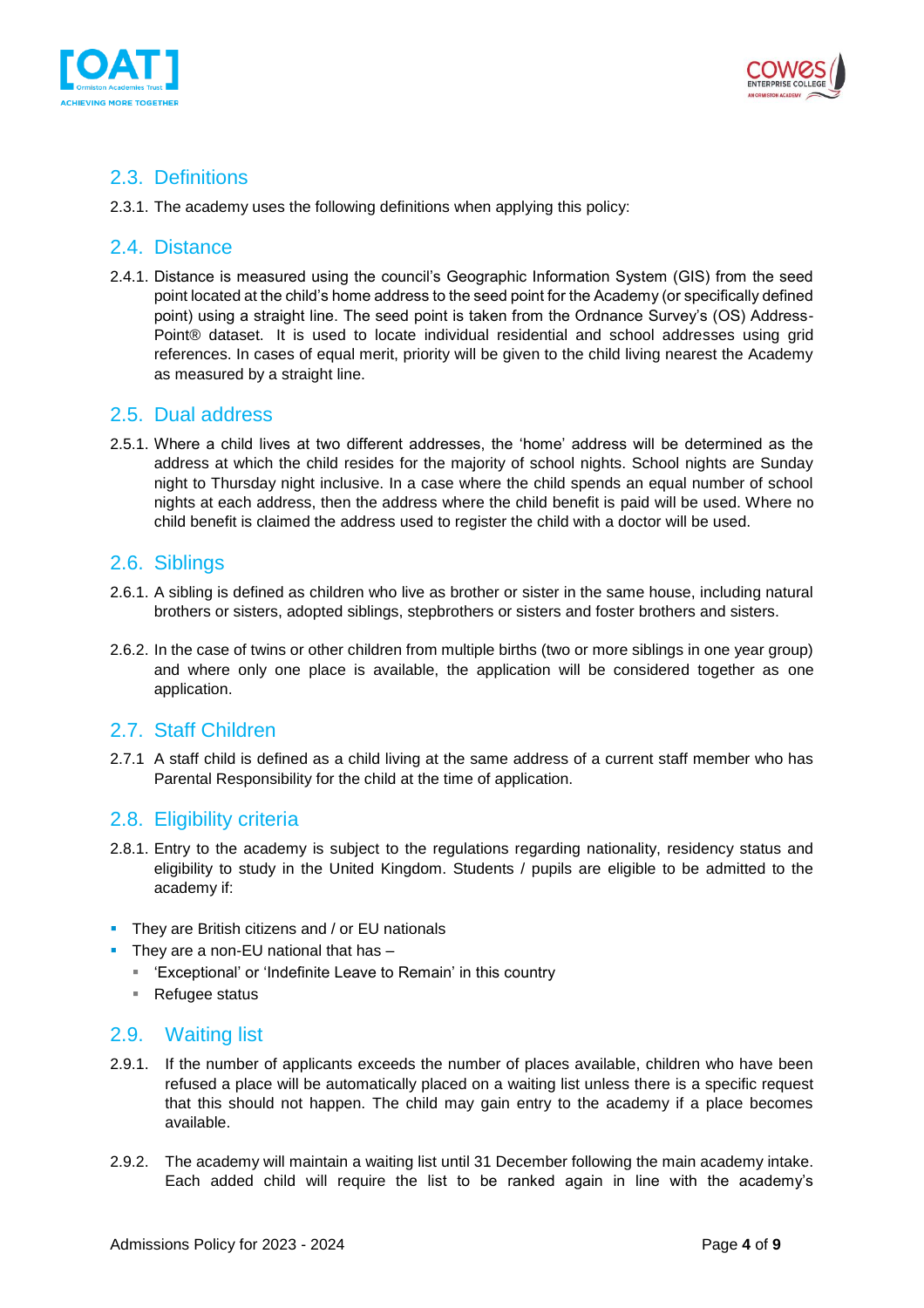



oversubscription criteria in which the application was originally considered. Priority will not be given to children based on the date their application was received or the date when they were added to the list.

#### <span id="page-4-0"></span>2.10. Withdrawal of a place

2.10.1. The academy will only withdraw an offer of a place if:

- The place was offered in error
- Acceptance of the place was not received in a reasonable period of time
- The offer was obtained through a fraudulent or intentionally misleading application (the academy may request evidence to ensure the child meets the admissions criteria) – if this occurs the application will be considered afresh
- 2.10.2. The academy will not withdraw the place if the student has started at the academy unless the place was obtained fraudulently. If this is the case, then the academy will decide whether to withdraw the place based on the circumstances including the length of time the child has been at the academy.

#### <span id="page-4-1"></span>2.11. Determining arrangements and consultation

- 2.11.1. Admissions arrangements will be set annually, this will happen even if there are no changes from previous years and a consultation is not required.
- 2.11.2. If the academy changes any significant aspect of the admissions procedure, then OAT will be informed prior to making changes and beginning the consultation process. Any significant changes proposed by the academy must be approved by OAT.
- 2.11.3. The academy will consult on admissions arrangements when changes to the academies' arrangements are proposed (no consultation is required for an increase in PAN or changes to ensure compliance with the admissions regulations). Where the admission arrangements have not changed from the previous year there is no requirement to consult, subject to the requirement that we must consult on our admission arrangements at least once every seven years, even if there have been no changes during that period.
- 2.11.4. We will publish any consultation for admissions on our website and notify appropriate stakeholders. If there are any substantive responses to the academy's consultation, then these will be sent to OAT. Any subsequent changes will be made in consultation with OAT.
- 2.11.5. Once our admissions arrangements have been determined we will notify the appropriate bodies and publish a copy of the determined arrangements on our website.

#### <span id="page-4-2"></span>2.12. Admission of children outside their normal age group

- 2.12.1. Parents may seek a place for their child outside their normal age group, for example, if the child is gifted and talented or has experienced problems such as ill health. If parents wish to do this they must contact, in the first instance, the Academy Principal. Contact with the academy must be made at the earliest opportunity to avoid any delays in the application process.
- 2.12.2. Ideally, your child will continue to be educated within the year group they have been taught in at primary school, but this is not guaranteed and your request for delayed entry will have to be reassessed with evidence to substantiate your child being taught outside their normal age group.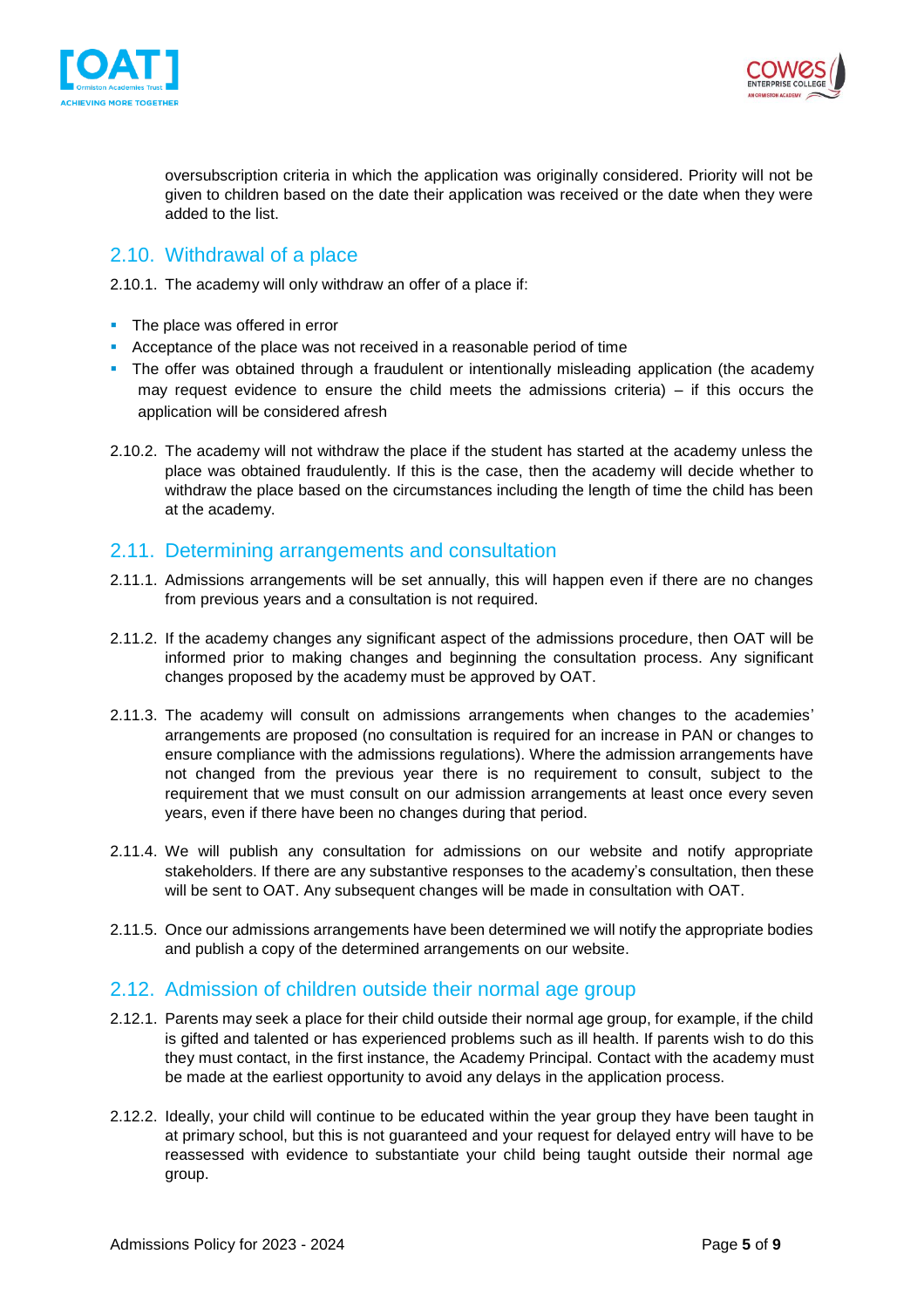



- 2.12.3. The decision whether a child is admitted outside of their normal age group will be made on a case-by-case basis by the academy's governing body. A panel of at least three governors will consider the admission request based on the student's:
- Academic ability
- Social and emotional development
- Views of the parents and principal; and
- **Any additional relevant information available**
- 2.12.4. The panel will have to be satisfied that the child would be able to cope with the work of the year applied for **and** that the student would be able to cope with the personal development whilst being with a year group who are of a different age. In order to support any application parents will need to submit evidence to demonstrate that the admission into a different year group is in the best interests of the child.
- 2.12.5. Once the governing body has made a decision the child can then apply to the academy using the process detailed in this policy. Parents have a statutory right to appeal against the refusal of a place however this right does not apply if the child is offered a place at the academy, but it is not in their preferred age group.

#### <span id="page-5-0"></span>2.13. Complaints about admissions arrangements

- 2.13.1. Any person, or body, can make an objection to the Schools Adjudicator when they consider the academy's arrangements are unlawful, or not in compliance with the School Admissions Code / relevant legislation relating to admissions.
- 2.13.2. Complaints about the appeals panel can be made to the Secretary of State.

## <span id="page-5-1"></span>3. Secondary admissions

The process detailed in this section is for admissions for secondary admissions. For further information on this process please contact the Admissions Team at County Hall, Newport, Isle of Wight School Admissions - [Service Details \(iow.gov.uk\)](https://www.iow.gov.uk/Residents/Schools-and-Learning/School-Admissions/Secondary-School-Sept-2019)

#### <span id="page-5-2"></span>3.1. Number of spaces (PAN)

3.1.1. The academy has an agreed admission number of 210 per year.

#### <span id="page-5-3"></span>3.2. Application process

- 3.2.1. Applications for the 2023 academic year begins October 2022.
- 3.2.2. To apply you need to complete the local authority's (LA) common application form and submit this directly to the LA by the deadline, 31 October 2022. Most applications are made online and the details and application form are available at [Tasks for the service School Admissions](https://www.iow.gov.uk/Residents/Schools-and-Learning/School-Admissions/Tasks)  [\(iow.gov.uk\)](https://www.iow.gov.uk/Residents/Schools-and-Learning/School-Admissions/Tasks)
- 3.2.3. Late applications will not be considered until all other applications have been reviewed.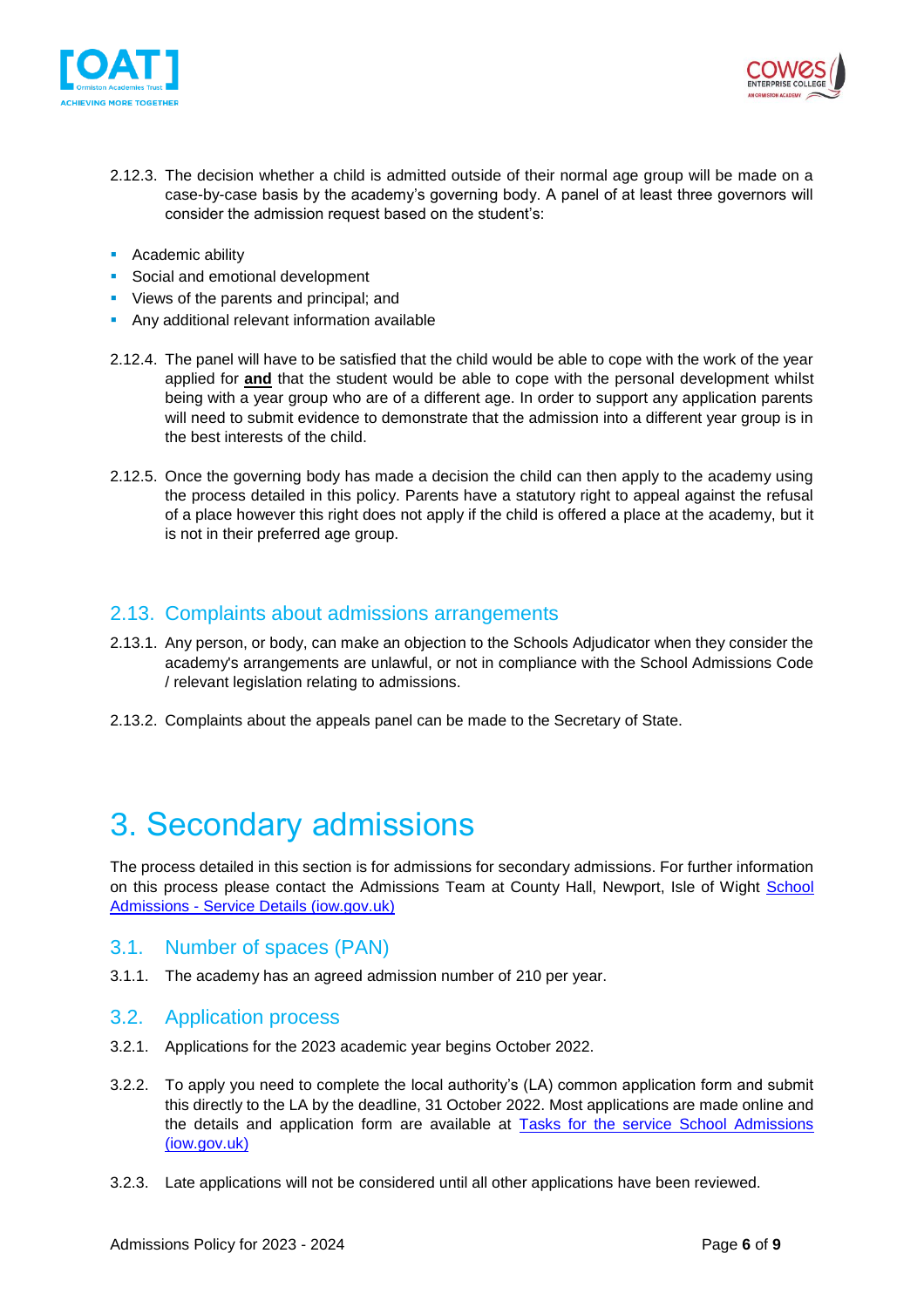



3.2.4. All offers of secondary places will be made through the LA. The academy will not contact parents about the outcome of their application until the offer from the local authority has been received. All offers will be made on the secondary national offer day (1 March or the next working day).

#### <span id="page-6-0"></span>3.3. Selection criteria

3.3.1. If the number of applications is less than the number of spaces, then all children will be offered places.

#### <span id="page-6-1"></span>3.4. Oversubscription criteria

- 3.4.1. If the academy receives more applications than there are available places then children with the academy named on an education, health care plan (EHC) or equivalent will be automatically admitted to the academy. If there are still places available, priority for admission will be given to those children who meet the oversubscription criteria set out below:
- 3.4.2 Looked after children and those who were previously looked after but immediately after being looked after was adopted or became subject to a child arrangements order or special guardianship order. A looked after child is either a child who is in the care of a local authority or being provided with accommodation by a local authority in the exercise of their social services functions (definition used is in Section 22(1) of the Children Act 1989); or those children who appear to have been in state care outside of England and ceased to be in state care as a result of being adopted.
- 3.4.3 Pupils with a specific medical condition, confirmed by a consultant paediatrician or similar health professional (in writing), which can be supported more appropriately by some aspect of provision at Cowes Enterprise College, than at any other accessible school.
- 3.4.4 Pupils who have an elder sibling who will be on roll at the academy at the time of application and at the time of admission. Pupils who have an elder sibling who will be in Year 11 at the academy at the time of application (see 2.6 definition of sibling).
- 3.4.5 Children of staff who have, (1) been employed at Cowes Enterprise College for two or more years at the time at which the application for admission to the school is made, or (2) have been recruited to fill a vacant post for which there is a demonstrable skill shortage (see 2.7 definition of staff children).
- 3.4.6 All other pupils, prioritised by distance, with students who live closest to the Academy being offered places first (see 2.4 definition of distance and 2.5 definition of dual address).
- 3.4.7 In the event of two or more students living an equal distance from the Academy, with insufficient places available, place(s) will be allocated by drawing lots overseen by an independent adjudicator.

#### <span id="page-6-2"></span>3.5. In-year admissions

3.5.1. Applications for in-year admissions are considered in the same way as those made at the beginning of the academic year and are dealt with in accordance the local authorities Fair Access Protocol. In-year admissions forms can be obtained from [Tasks for the service School](https://www.iow.gov.uk/Residents/Schools-and-Learning/School-Admissions/Tasks)  [Admissions \(iow.gov.uk\).](https://www.iow.gov.uk/Residents/Schools-and-Learning/School-Admissions/Tasks)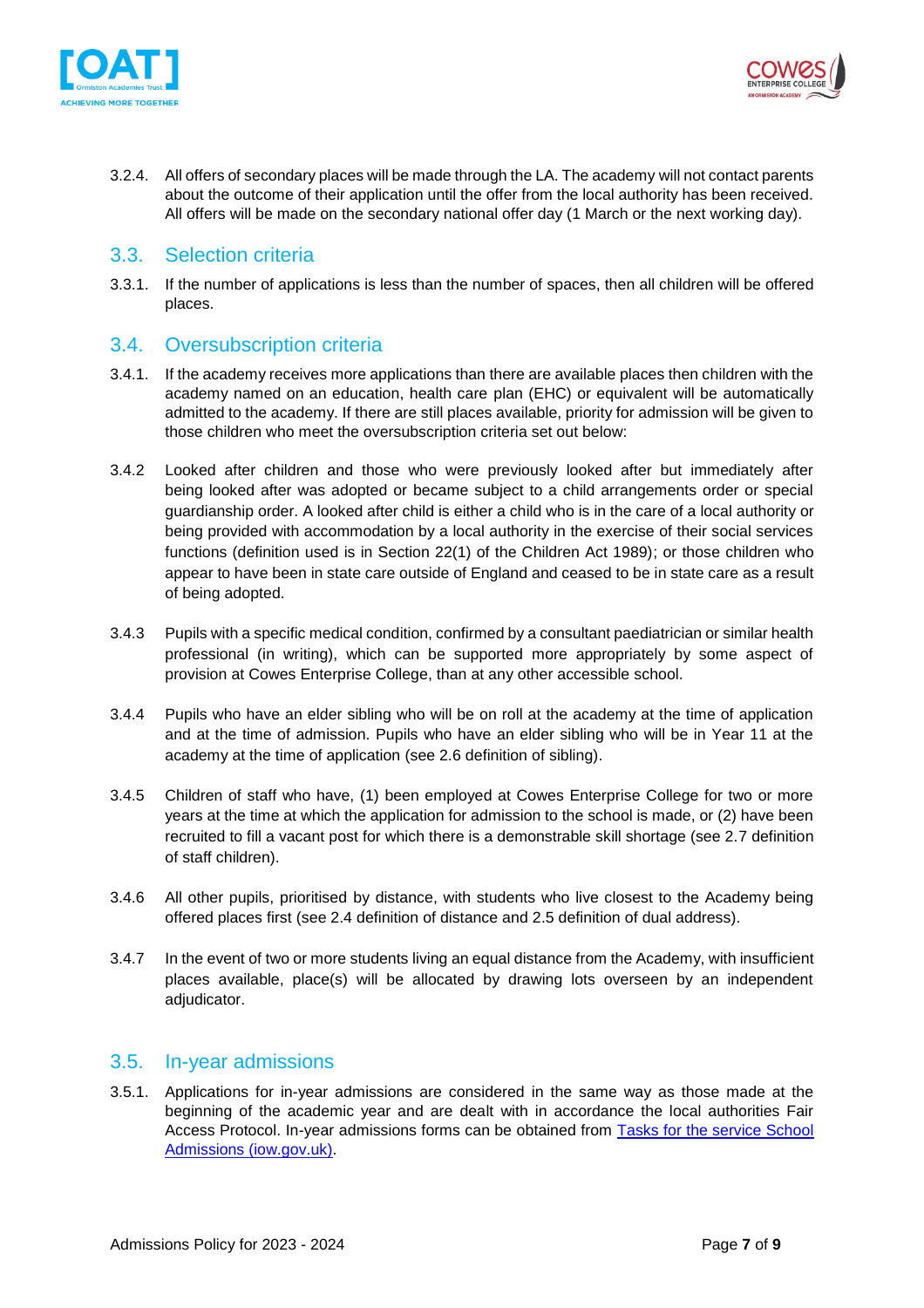



- 3.5.2. Students included in the Fair Access Protocol will take precedence over those held on the waiting list. Once a student has been identified for admission to the academy under the Fair Access Protocol the academy will notify the local authority within seven calendar days of the decision to accept or refuse the student's admission.
- 3.5.3. It the academy refuses entry, the local authority may request a direction from the Education Funding Agency (on behalf of the Secretary of State). The academy will set out its reasons for refusal in writing to the local authority within 15 calendar days (for CLA this is reduced to seven calendar days) and may make further representations directly to the EFA (these will be made within seven calendar days). The decision of the Secretary of State will be binding upon the academy.

#### <span id="page-7-0"></span>3.6. Unsuccessful applications

- 3.6.1. The academy will inform the child's parent if a decision has been made to refuse their child a place at the academy for which they have applied, this will include the reason why admission was refused, information about the right to appeal, deadlines and contact details.
- 3.6.2. A child is allowed to be on the academy waiting list while lodging an appeal and the appeal will not affect their position on the list. The decision of the appeals panel is binding on the academy.

### <span id="page-7-1"></span>4. Sixth form admissions

The process detailed in this section is for admissions for sixth form admissions. For further information on this process please contact the Head of Sixth Form at the Academy on 01983 203103.

#### <span id="page-7-2"></span>4.1. Number of spaces

4.1.1. The academy has agreed published admission number of up to 100 external applicants per year.

#### <span id="page-7-3"></span>4.2. Application process

- 4.2.1. Applications for the 2023 academic year begins October 2022. Applications should, if possible, be made by 31<sup>st</sup> March 2023 and the final closing date for applications for this year is 15<sup>th</sup> September 2023.
- 4.2.2. To apply you need to complete an application and submit this to the Academy by the deadline. The application form and course details are published on the Academy website [https://cowesec.org//.](https://cowesec.org/) The academy will contact the student applying directly about the outcome of their application as soon as possible after it is completed, and in any event by 31st July 2023.
- 4.2.3. Late applications will only be considered where there is a surplus of places in the academy / course(s) applied for once the oversubscription criteria has been applied.

#### <span id="page-7-4"></span>4.3. Selection criteria

4.3.1. All internal candidates seeking transfer to our sixth form, and all external candidates seeking admission to our sixth form, will need to have the same minimum academic qualifications for entry, which is normally 5 GCSEs at grades A\*-C or grades 9-5, including English and Mathematics.